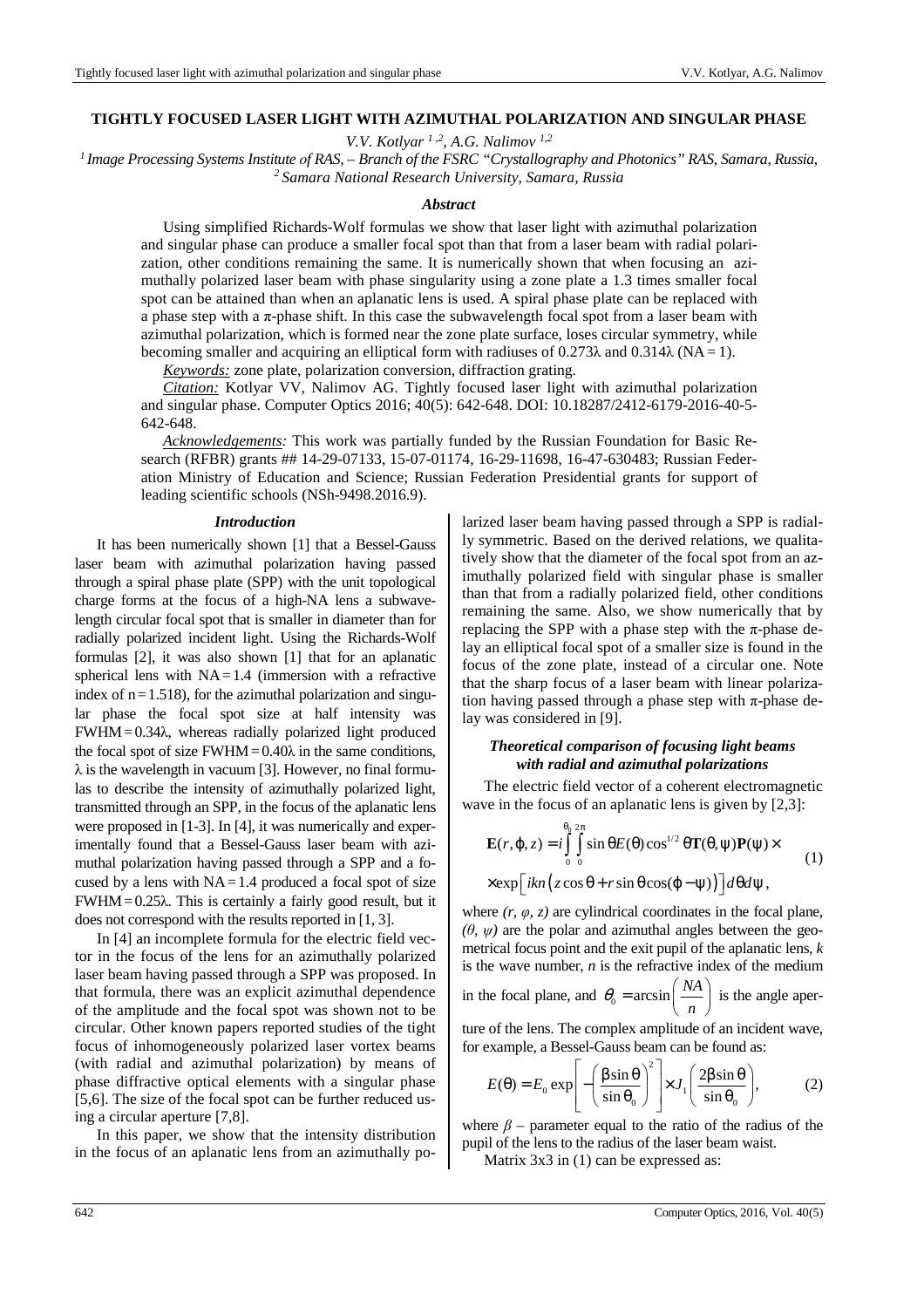$$
\mathbf{T}(\theta,\psi) = \begin{bmatrix} \sin^2 \psi + \cos \theta \cos^2 \psi & \cos \psi \sin \psi (\cos \theta - 1) & -\sin \theta \cos \psi \\ \cos \psi \sin \psi (\cos \theta - 1) & \cos^2 \psi + \cos \theta \sin^2 \psi & -\sin \theta \sin \psi \\ \sin \theta \cos \psi & \sin \theta \sin \psi & \cos \theta \end{bmatrix}.
$$
 (3)

The polarization vector of the incident light field in (1) can be found as:

$$
\mathbf{P}(\psi) = [-\sin \psi, \cos \psi, 0] \tag{4}
$$

for azimuthal polarization and

$$
\mathbf{P}(\psi) = [\cos \psi, \sin \psi, 0] \tag{5}
$$

for radial polarization.

Substituting  $(4)$  in  $(1)$  and taking into account  $(3)$ , we find that for the azimuthal polarization only one azimuthal projection of the electric vector contributes to the focal spot (with the other projections being equal to zero):

$$
E_{\varphi}(r, z) = 2\pi i \int_{0}^{\theta_{0}} \sin \theta \cos^{1/2} \theta E(\theta) \times
$$
  
×*J*<sub>1</sub>(*krn* sin θ) exp(*iknz* cos θ)*d*θ, (6)

where  $J_1(x)$  is the Bessel function of the first order.

It can be seen from (6) that a bright ring with an intensity null on the optical axis is formed.

To obtain an intensity maximum on the axis it was proposed in [1] that the lens be illuminated by azimuthally polarized light having passed through a SPP with transmittance  $F(\psi) = \exp(im\psi)$ , where  $m = 1$ . In this case instead of the function  $E(\theta)$  in (1) the function  $E(\theta) = \exp(i\varphi)$  needs to be considered. Then from (6) we obtain only two transverse Cartesian coordinates of the electric vector:

$$
E_x(r, \varphi, z) = \pi \int_0^{\theta_0} \sin \theta \cos^{1/2} \theta E(\theta) \times
$$
  
 
$$
\times \left[ e^{2i\varphi} J_2 \left( k r n \sin \theta \right) + J_0 \left( k r n \sin \theta \right) \right] \times
$$
  
 
$$
\times \exp\left( i k n z \cos \theta \right) d\theta,
$$
 (7)

$$
E_{y}(r, \varphi, z) = \pi i \int_{0}^{\theta_{0}} \sin \theta \cos^{1/2} \theta E(\theta) \times
$$
  
 
$$
\times \left[ e^{2i\varphi} J_{2} \left( k r n \sin \theta \right) - J_{0} \left( k r n \sin \theta \right) \right] \times
$$
 (8)

$$
\times \exp\left(iknz\cos\theta\right)d\theta.
$$

Expression similar to (7) and (8), but incomplete, were derived in [4]. It is seen from (7) and (8) that the complex amplitude explicitly depends on the azimuthal angle φ. That is, it is not clear from these formulas, whether or not the focal spot is circular. However, if we write the expression for the intensity in the focal plane (at  $z = 0$ ), the circular symmetry of the focal spot is obvious:

$$
I_{az}(r) = |E_x|^2 + |E_y|^2 =
$$
  
=  $2 \left| \pi \int_0^{\theta_0} \sin \theta \cos^{1/2} \theta E(\theta) J_2 \left( k r n \sin \theta \right) d\theta \right|^2 +$  (9)  
 $2 \left| \pi \int_0^{\theta_0} \sin \theta \cos^{1/2} \theta E(\theta) J_0 \left( k r n \sin \theta \right) d\theta \right|^2.$ 

$$
\sin \theta \sin \psi
$$
 (3)  

$$
\cos \theta
$$

For comparison, we write down the non-zero projection of the electric vector for the radially polarized light field in focus, derived from  $(1)$ ,  $(3)$  and  $(5)$ :

$$
E_r(r, \varphi, z) = -2\pi \int_0^{\theta_0} \sin \theta \cos^{3/2} \theta E(\theta) \times
$$
  
×*J*<sub>1</sub>(*krn*sin \theta) exp(*iknz* cos \theta) *d*θ, (10)

$$
E_z(r, \varphi, z) = 2\pi i \int_0^{\theta_0} \sin^2 \theta \cos^{1/2} \theta E(\theta) \times
$$
 (11)

 $\times J_{0}$  (krn sin  $\theta$ )  $\exp\left(iknz\cos\theta\right)d\theta$ .

From (10) and (11), the radially polarized field is seen to have in the focus only two projections of the electric vector: the transverse radial and longitudinal axial ones. From (10) and (11) we obtain the intensity distribution in the focal plane  $(z = 0)$  for the radial field:

$$
I_{rad}(r) = |E_r|^2 + |E_z|^2 =
$$
  
=  $4 \left| \pi \int_0^{\theta_0} \sin \theta \cos^{3/2} \theta E(\theta) J_1(km \sin \theta) d\theta \right|^2 +$  (12)  
 $4 \left| \pi \int_0^{\theta_0} \sin^2 \theta \cos^{1/2} \theta E(\theta) J_0(km \sin \theta) d\theta \right|^2.$ 

From the comparison of (9) and (12) it is difficult to determine which of the foci is smaller in diameter (for a radially polarized beam or an azimuthally polarized beam with singular phase). Although in front of the terms in (12) is four, and (9) - two, the terms themselves are different. In the second term in (9) and (12) is the same zero-order Bessel function, but in (12) there is the sine squared, which gives a smaller area under the curve than when a sine function is used. Therefore, a two-times difference in the coefficients can be compensated due to different integrands. The same applies to the first term in (9) and (12).

In (9) is the second-order Bessel function, in which the area under the curve is smaller than that of the first-order Bessel function, which is the first term in (12), but the cosine in (12) to the power 3/2 has a smaller area, than cosine to the power 1/2, which is found in (9). It is possible to accurately calculate the maximum intensity at the focus of the two beams (9) and (12) when the lens is illuminated by a plane wave with a unit amplitude and maximum numerical aperture in free space:  $E(\theta) = 1$  and  $\theta_0 = \pi/2$ .

Then, (9) and (12) on the optical axis (at  $r=0$ ) take the form:

$$
I_{az}(r=0) = 2\left|\pi \int_0^1 \xi \left(1 - \xi^2\right)^{-1/4} d\xi\right|^2 = 2\pi^2 \left(\frac{2}{3}\right)^2, \qquad (13)
$$

$$
I_{rad}(r=0) = 4 \left| \pi \int_{0}^{1} \xi^{2} \left( 1 - \xi^{2} \right)^{-1/4} d\xi \right|^{2} =
$$
  
=  $4\pi^{2} \left[ \frac{\Gamma(3/2) \Gamma(3/4)}{2\Gamma(9/4)} \right]^{2}$ . (14)

Computer Optics, 2016, Vol. 40(5) 643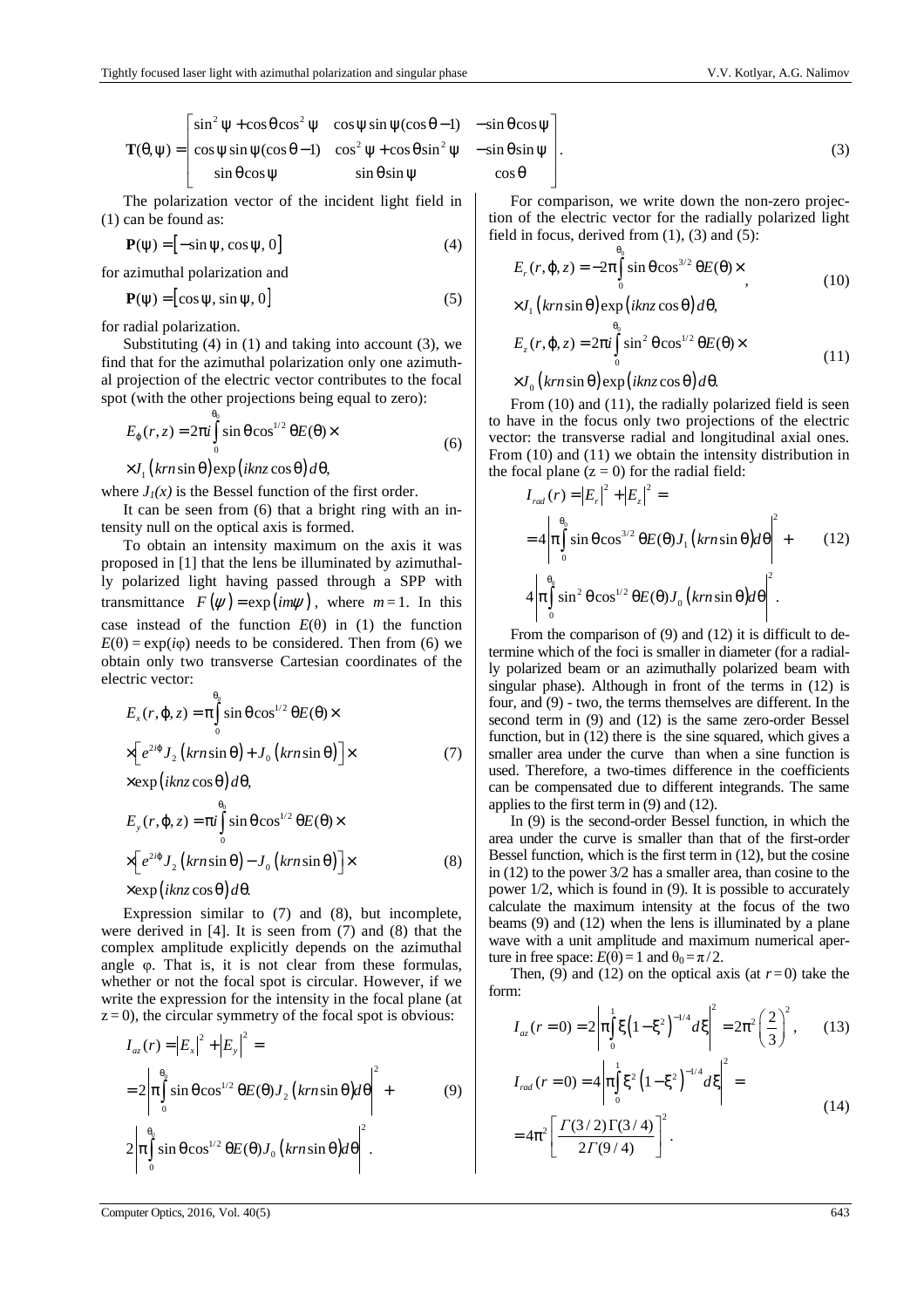From (13) and (14) it follows that the ratio of these intensities is nearly equal to 1:

$$
I_{az}/I_{rad} = 0.9673. \tag{15}
$$

It can be concluded that the second terms in (9) and (12) give almost the same and the main contributions to the focus size, and if there is a difference in the size of both foci, it is determined by the first terms in (9) and (12).

It can be evaluated qualitatively which of the first terms in (9) and (12) drops faster with increasing radial coordinate. For this we use a reference integral [10]:

$$
\int_{0}^{a} x^{\alpha-1} (a^{2} - x^{2})^{\beta-1} J_{\nu}(cx) dx =
$$
\n
$$
= \frac{a^{2\beta+\alpha+\nu-2} c^{\nu}}{2^{\nu+1}} \frac{\Gamma(\beta)\Gamma((\alpha+\nu)/2)}{\Gamma((\alpha+\nu)/2+\beta)\Gamma(\nu+1)} \times
$$
\n
$$
\times_{1} F_{2} ((\alpha+\nu)/2, (\alpha+\nu)/2+\beta, \nu+1, -a^{2}c^{2}/4).
$$
\n(16)

In (16),  $\Gamma(x)$  is the gamma function and the hypergeometric function is given by [11]

$$
{}_{1}F_{2}(b,c,d,x) = \sum_{k=0}^{\infty} \frac{(b)_{k} x^{k}}{(c)_{k} (d)_{k} k!},
$$
  
(b)<sub>k</sub> = b(b+1)...(b+k-1). (17)

The first term in (9) is proportional to the square of the integral  $(E(\theta)) = 1$  and  $\theta_0 = \pi/2$ :

$$
\int_{0}^{1} \xi \left(1 - \xi^{2}\right)^{-1/4} J_{2}(kr\xi) d\xi \sim (kr)^{2} \times \times {}_{1}F_{2} \left(2, 11/4, 3, -(k^{2}r^{2}/4)\right),
$$
\n(18)

and the first term in (12) is proportional to the square of a different integral  $(n=1)$ :

$$
\int_{0}^{1} \xi \left(1 - \xi^{2}\right)^{1/4} J_{1}(kr\xi) d\xi \sim (kr) \times
$$
\n
$$
\times_{1} F_{2} \left(3/2, 11/4, 2, -(k^{2}r^{2}/4)\right).
$$
\n(19)

It is seen from (18) and (19) that with increasing of *r*  $(kr \ll 1)$  they increase quadratically and linearly, respectively (taking into account that  $_1F_2(0) = 1$ ). For small values of the argument  $(kr \ll 1)$  the linear function is growing faster than quadratic. The second term in (9) and (12) subside at about the same rate, since they have the same maximum (15). Therefore, the first term in (9) adds a smaller positive value to the second decreasing term than the first term in (12) does to the second decreasing term. Thus, the sum of the two terms in (9) decreases faster with increasing  $r$  than the sum of the terms in  $(12)$ . This trend is not impeded but helped by the decrease of the hypergeometric function in (18) and (19).

Indeed, from the form of the hypergeometric function in (17), the coefficients of the argument  $x$  are seen to be be proportional to  $2/k$  in (18) and to  $(2k+1)!!/(2k+2)!!$  in (19). That is, given the same value of the function argument (17), each member of a set of the hypergeometric function in (18) is smaller in absolute value than the corresponding term of the hypergeometric function in (19). That is the hypergeometric function in (18) decreases more rapidly with increasing *r*, than the hypergeometric function in (19) does. This means that in (19), the linear term grows faster and the hypergeometric function subsides more slowly than grows the quadratic term and recedes the hypergeometric function in (18). From the above reasoning it follows that the diameter of the focal spot for the azimuthal polarization with a singular phase (9) is smaller than the diameter of the focal spot for the beam with radial polarization (12), other conditions remaining the same.

In addition, we show that for small values of the argument of the Bessel functions  $(kr \ll 1)$  the intensity function (9) and (12) fall down in different ways.

Taking into account  $(16)$ , instead of  $(9)$  and  $(12)$  we can write  $(E(\theta) = 1$  and  $\theta_0 = \pi/2$ :  $\subset$ 

$$
I_{az} = 2\pi^2 \left\{ \left[ \frac{(kr)^2}{8} \frac{\Gamma(3/4)\Gamma(2)}{\Gamma(11/4)\Gamma(3)} \times \right. \\ \times {}_1F_2 \left( 2, 11/4, 3, -((kr)^2/4) \right) \right]^2 + \\ + \left[ \frac{\Gamma(3/4)\Gamma(1)}{2\Gamma(7/4)\Gamma(1)} \times \\ \times {}_1F_2 \left( 1, 7/4, 1, -((kr)^2/4) \right) \right]^2 \right\}, \\ I_{rad} = 4\pi^2 \left\{ \left[ \frac{(kr)}{4} \frac{\Gamma(5/4)\Gamma(3/2)}{\Gamma(11/4)\Gamma(2)} \times \\ \times {}_1F_2 \left( 3/2, 11/4, 2, -((kr)^2/4) \right) \right]^2 + \\ + \left[ \frac{\Gamma(3/4)\Gamma(3/2)}{2\Gamma(9/4)\Gamma(1)} \times \\ \times {}_1F_2 \left( 3/2, 9/4, 1, -((kr)^2/4) \right) \right]^2 \right\}, \tag{21}
$$

It is follows from (17) when *x* << 1 that

$$
{}_{1}F_{2}(b,c,d,x) \approx 1 + (b/cd)x
$$
. (22)

Taking into account (22) when  $kr \ll 1$  instead of (20) and (21) we can write with accuracy up to series members  $(kr)^4$ :

$$
I_{az} \approx 0.89\pi^2 \left(1 - 0.29\left(kr\right)^2\right),\tag{23}
$$

$$
I_{rad} \approx 0.92\pi^2 \left(1 - 0.26 \left(kr\right)^2\right). \tag{24}
$$

Note that similarly to (20) and (21) in [12] it was shown that the rate of intensity decrease in the focus for the azimuthal polarization with singular phase is the same as that for the radial polarization (see eqs. (23) and (31) in [12]). But in [12] the authors did not consider a positive contribution of the first summand in braces in (21). This is the summand that makes a slower decrease of the intensity in the case of radial polarization.

From (23) and (24) we see that for small arguments  $(kr \ll 1)$  the intensity in the focus varies quadratically: in the case of the azimuthal polarization the intensity decreases faster than for the radial polarization. This means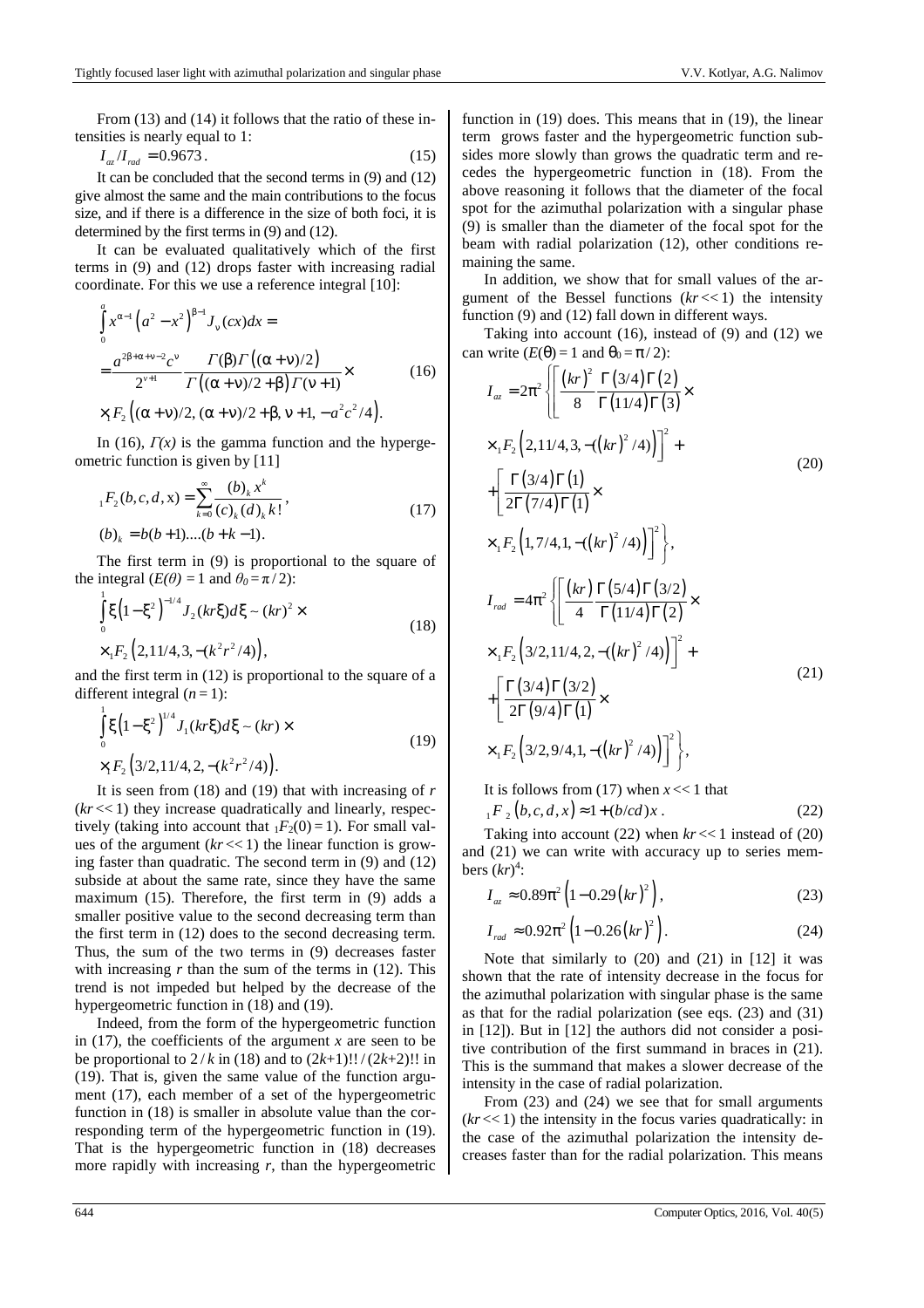that the intensity of focus for the beam with the azimuthal polarization drops faster (and thus has a smaller focus diameter) than for a beam with radial polarization. This was confirmed by the numerical results reported in [1,3,4].

In the next section light focusing near a microlens surface is considered. Evanescent waves are accounted for in the focus spot forming. The evanescent waves were not taken into account in (1). That is why it is expedient to check whether the focal spot diameter is smaller near the microlens surface when the azimuthal polarization with a singular phase is used instead of the radial polarization.

# *Numerical comparison of the focusing of light, having passed through different phase plates*

Next, we numerically show that, firstly, if we focus the azimuthally polarized beam transmitted through a SPP by a short-zone plate, the diameter of the focal spot is smaller than when we use an aplanatic lens. And secondly, if the azimuthally polarized beam is passed through the phase step with a phase delay of  $\pi$ , the focal spot loses radial symmetry, but is reduced in size.

Let a laser mode with azimuthal polarization fall onto an SPP with transmittance of  $F(\varphi) = \exp(im\varphi)$  when  $m=1$ . The electric vector amplitude has the following projections on the transverse Cartesian coordinates:

$$
E_x(r, \varphi) = -r \exp\left(-(r^2/w^2)\right) \sin \varphi,
$$
  
\n
$$
E_y(r, \varphi) = r \exp\left(-(r^2/w^2)\right) \cos \varphi.
$$
 (25)

After passing through the SPP the projection of the electric vector (25) will be:

$$
E_x(r, \varphi) = -r \exp\left(-(r^2/w^2) + i\varphi\right) \sin \varphi,
$$
  
\n
$$
E_y(r, \varphi) = r \exp\left(-(r^2/w^2) + i\varphi\right) \cos \varphi.
$$
 (26)

The light field (21) still has the azimuthal polarization and has no longitudinal component of the electric vector. Next, the light field (21) falls on a short-focus binary microlens (zone plate, ZP) (Fig. 1) with a focal length of  $f = 532$  nm (numerical aperture ZP NA = 0.995). The laser light wavelength is  $\lambda = 633$  nm. The ZP relief depth was equal to 510 nm, and the diameter  $-14 \mu m$ . The ZP had 12 rings and the central disk and made on a resist with the refractive index 1.52. This ZP was chosen for modeling because it was earlier used for the experiments on the tightly focused laser light [13]. A wavelength of 633 nm (rather than 532 nm) was chosen because at first the micropolarizers were made to convert linear polarization to radial and azimuthal polarizations, and they operate on this wavelength [14]. The focusing of light with amplitude (26) using a ZP (Figure 1) was numerically simulated by FDTD method, realized in FullWave software. The grid discretization step was equal to 0.02 µm. Other simulation parameters: the size of the calculation area is 10x10  $\mu$ m, the Gaussian beam radius  $w = 3.5 \mu$ m. Fig. 2a shows the intensity of the beam (25) incident on the SPP. Fig. 2b depicts the phase of the SPP.

Fig. 3 shows the amplitude  $(a, c)$  and phase  $(b, d)$  for the projections of the electric vector of the light field passed through the SPP and falling on the ZP (see Fig. 1.):  $E_x(a, b)$  and  $E_y(c, d)$ . It is seen from Fig. 3 that the polarization of the light field after the SPP is no longer azimuthal.



*Fig. 3. The amplitude (a) and phase (b) of Ex field and amplitude (c) and phase (g) of Ey field incident on the ZP (Fig. 1)*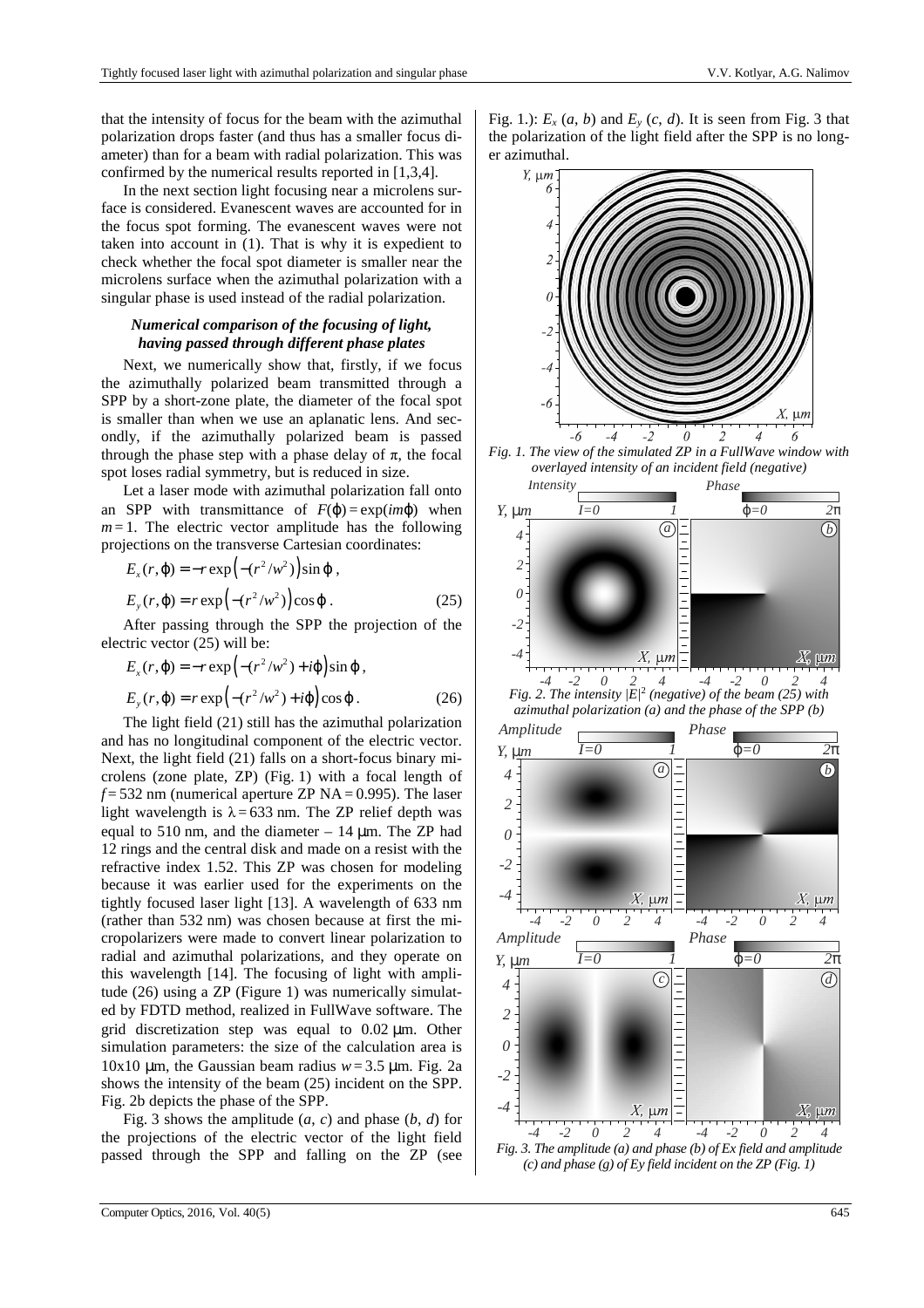Fig. 4*a* shows the intensity profile in the focus of the ZP in Fig. 3 (at a distance  $z=40$  nm).



*Fig. 4. The radial profile of the intensity in the ZP focus (Fig. 1) of the azimuthally polarized field with a phase singularity (Fig. 3) (a) and the dependence of the focal spot diameter at half intensity (FWHM) on the longitudinal coordinate z (b); dependence of intensity on the optical axis on the Z value* 

Fig. 4*b* shows the dependence of the FWHM (in wavelengths) on the longitudinal coordinate z after the ZP. The diameter of the focal spot at a distance  $z=40$  nm is equal to FWHM =  $0.324\lambda$ , and at the distance  $z=200$  nm it is equal to FWHM=0.372λ. The maximum intensities at the focus at these distances (in arbitrary units) are:  $I_{max}$  ( $z=40$  nm) = 5.4 and  $I_{max}(z=200 \text{ nm})=1.712$ . For comparison, the diameter of the focal spot of a Bessel-Gaussian beam with an azimuthal polarization and singular phase focused with an aplanatic lens with a numerical aperture  $NA = 1.4$  is FWHM=0.34 $\lambda$  [1, 3]. Up to a calculation error (0.02 $\lambda$ ) the diameters of these focal points coincide, but the numerical aperture in [1, 3] is 1.4 times greater.

Note that for the light of wavelength  $\lambda = 532$  nm incident on the ZP, the size of the focal spot (Fig. 5*a*) at a distance of  $z = 500$  nm from ZP is smaller in wavelengths (FWHM =  $0.34\lambda$ ), than for the wavelength of  $\lambda = 633$  nm at a distance of  $z = 200$  nm (FWHM = 0.372 $\lambda$ ). Although in the focus  $(z = 500 \text{ nm})$ , the focal spot is not round any more (Fig. 5*b*). The use of the wavelength of 633 nm is due to the perspective of experiments with a micropolarizer [14] designed for this wavelength of light.

Interestingly, the replacement of the SPP by the phase step with phase delay of  $\pi$  leads to a reduction in the focal spot size. In this case, the ZP is illuminated by the light field (25) whose amplitude is multiplied by -1 if the coordinate y<0. In this case, the polarization of the light field incident on the ZP is shown in Fig. 6. It can be seen that the polarization is azimuthal, but diametrically opposite points of the field have the mutually opposite direction of the polarization vector. Note that the polarization is not defined on the line of the phase jump (horizontal line).



*Fig. 5. The radial profile of the intensity in the ZP focus (Fig. 1) of azimuthally polarized field with a phase singularity (Fig. 3) (a) and the dependence of the focal spot diameter at half intensity (FWHM) on the longitudinal coordinate z (b) for the parameters, similar to fig. 4, but the incident light wavelength is* 



*Fig.* 6. The intensity  $|E|^2$  with arrows that indicate the direction *of polarization* 

Fig. 7 shows the intensity profiles in the focal spot on the *x-* (solid line) and *y-axes* (dashed line) at different distances *z* from the ZP:  $z = 40$  nm (a) and  $z = 200$  nm (b).

Fig. 7 shows that the size of the focal spot along a phase jump line (*x* axis) is smaller than in the direction perpendicular to the phase jump line (y-axis). Although the side lobes along the *x*-axis adjacent to the focus amount to up to 30% of the maximum intensity.

Fig. 8a shows the dependence of the focal spot size FWHM (in wavelengths) on the x- and y-axes on the dis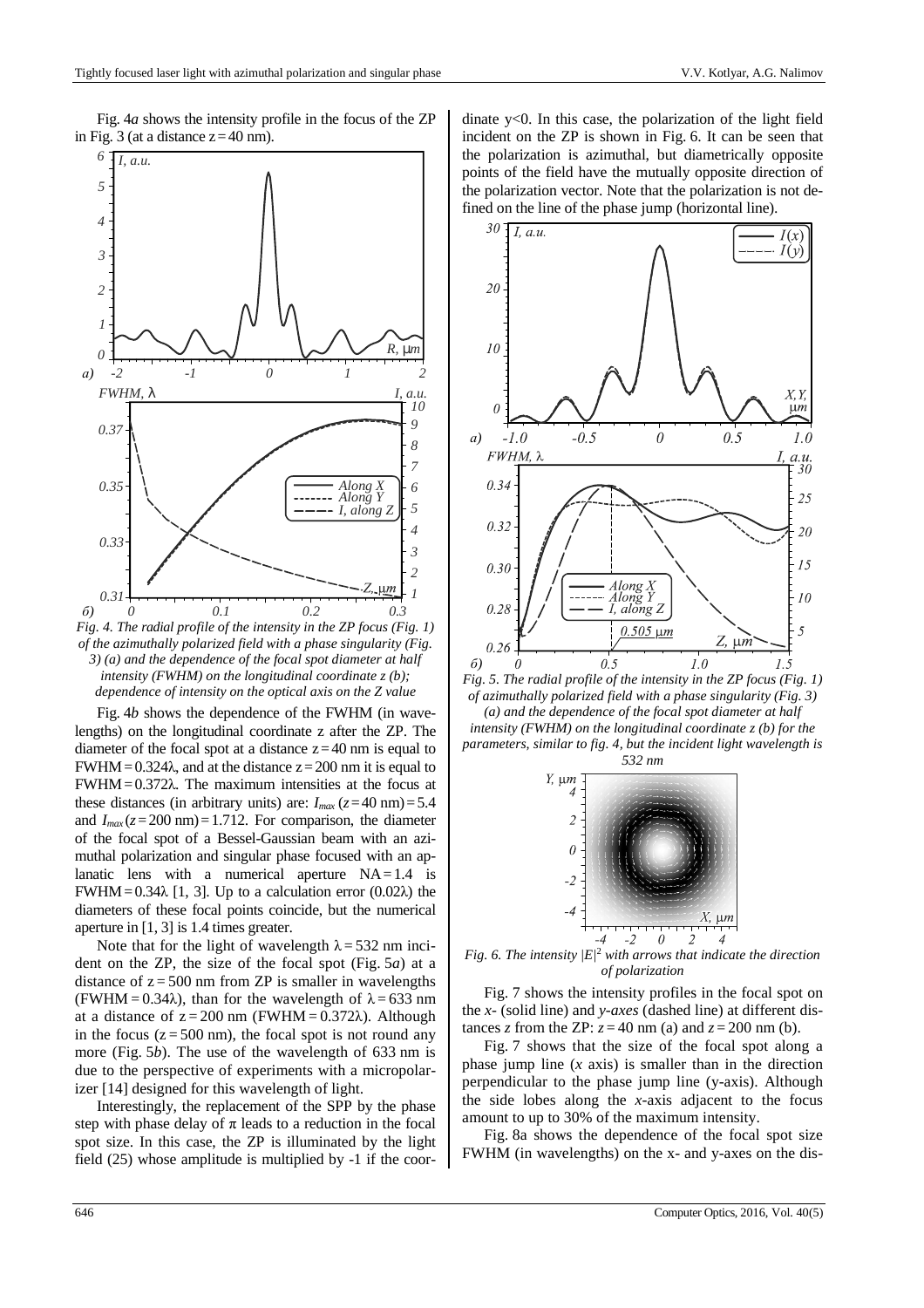tance to the ZP. The solid curve in Fig. 8a - the focal spot size along the *x*-axis ( $y=0$ ), the dashed curve - along the  $y$  axis  $(x=0)$ .



*Fig. 7. The central section of the focal spot intensity (solid line along the x axis, dashed line along y axis) at a distance of 40 nm from the ZP (a) and 200 nm (b)* 

Fig. 8b shows the dependence of the intensity in the center of the focal spot on the distance to the ZP. It is seen from Fig. 8 that at the distance  $z = 40$  nm, the size of the focal spot at half intensity is equal to  $FWHMx = 0.239\lambda$ , FWHMy =  $0.273\lambda$ , and at the distance  $z = 200$  nm, the focal spot size is greater: FWHMx =  $0.273\lambda$ , FWHMy =  $0.314\lambda$ . The maximum intensity in the focus in relative units at these distances is equal to:  $I_{\text{max}}$  ( $z=40$  nm) = 3.67 and  $I_{\text{max}}$  ( $z = 200$  nm) = 1.4.

From the comparison of Fig. 4*b* and Fig. 8*a* it can be seen that at distance  $z=200$  nm, the focal spot size for a beam with azimuthal polarization that has passed through the phase step, is smaller than  $FWHMy=0.314\lambda$ . And the diameter of the focal spot of the beam with azimuthal polarization that has passed through the SPP, is larger than FWHM=0.324λ.

A comparison with light focusing with radially polarized light can be seen from fig. 9.

All simulation parameters are the same except the incident field, which is describer by

$$
E_x(r,\varphi) = r \exp\left(-(r^2/w^2)\right) \cos \varphi,
$$

$$
E_y(r, \varphi) = r \exp\left(-(r^2/w^2)\right) \sin \varphi. \tag{27}
$$

instead of (25).

The size of the focal spot at the same distance  $(z=500 \text{ nm})$  is FWHM = 0.388 $\lambda$ , the focal spot has a round shape. Also the FWHM is wider in  $\lambda$ , it is about 9 nm tighter in absolute value in comparison with Fig. 5*a*. It is also seen that the focal spot maximum intensity is 1.8 times higher than for azimuthal polarization with phase singularity.



*Fig. 8. The size of the focal spot along the axes x (solid line) and y (dashed line), depending on the distance from the ZP (a) and the dependence of the maximum of intensity in the focus on the distance along the* z *axis (b)* 



*Fig. 9. The radial cross-section of the intensity in the ZP focus, when radial polarization is used. The wavelength is λ=532 nm, all other parameters are the same Fig. 5* 

### *Conclusion*

We have obtained the following results. Using Richards-Wolf formulas, the expression for the intensity distribution in the focus of an aplanatic lens for a laser beam with an azimuthal polarization that has passed through a spiral phase plate with the a unit topological charge has been derived. This expression, which consists of the sum of two integral transformations, is theoretically compared with the expression for the intensity in the focus of a beam with radial polarization. It follows from the comparison that the diameter of the focus of the beam with the azimuthal polarization and phase singularity is smaller than the diameter of the focus of